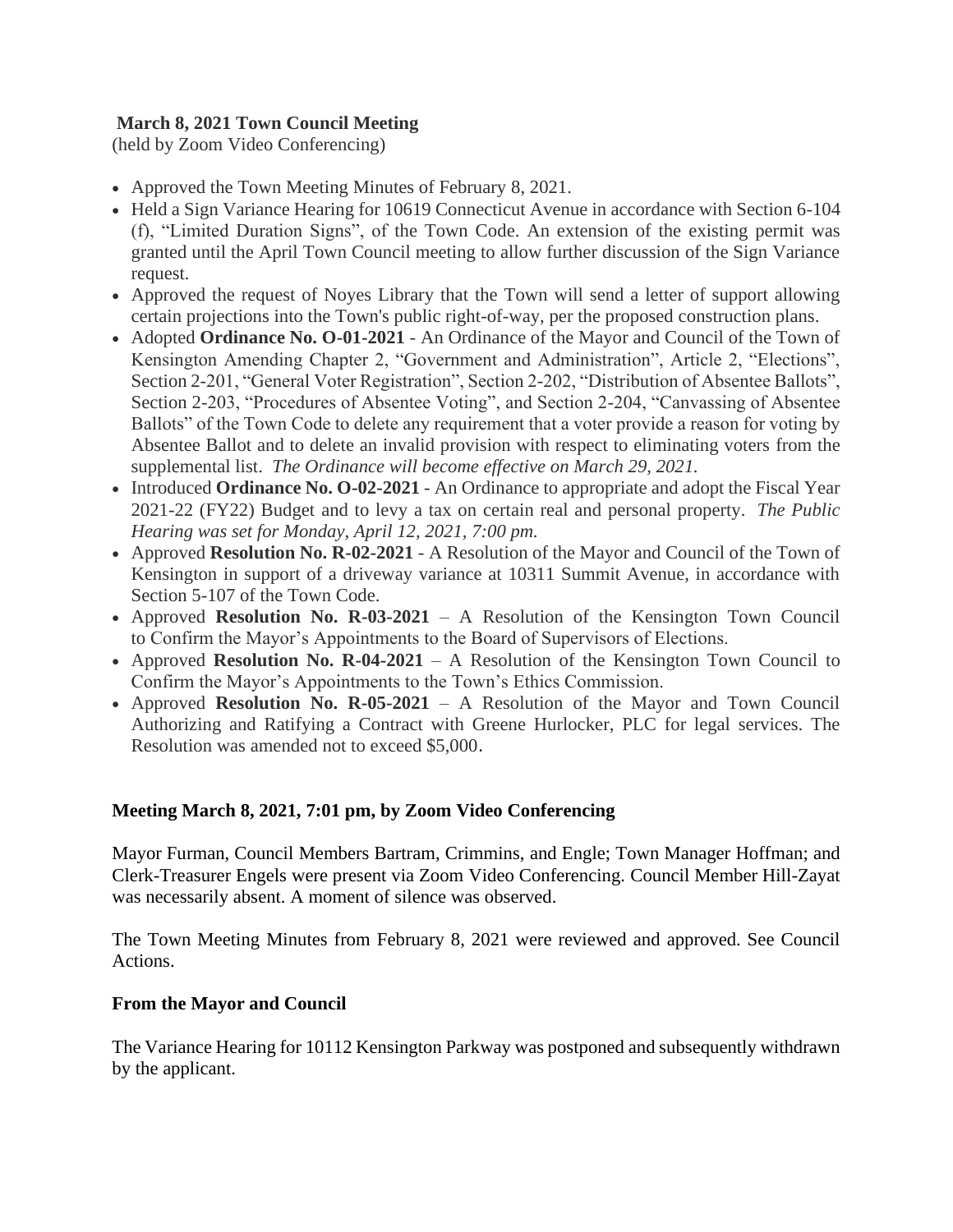### **10619 Connecticut Avenue Sign Hearing Variance**

A Variance Hearing was held for an existing limited duration sign (Kensington Crossing) at 10619 Connecticut Avenue in accordance with Section 6-104 (f), "Limited Duration Signs", of the Town Code. Larry Hoffman and Michael Sanders, representing the ownership group, were present and requested that the existing limited duration sign be given a variance beyond the sixty (60) day placement of the sign.

Mr. Hoffman and Mr. Sanders stated that the Town's sign requirements for limited duration signs beyond sixty (60) days, which would require placement within five (5) feet of the building and limit the size to no greater than ten (10) square feet, would restrict visibility of the sign, which is being used to market the proposed commercial lease spaces. The variance requested that the existing sign be allowed for six (6) months, or until demolition of the existing structure.

The Council noted that the Kensington Crossing project is not yet before the Development Review Board (DRB) and this is only a Hearing on the limited duration sign and not the proposed project; discussed the history of the Town's regulations pertaining to limited duration signs; the timeframe of the proposed variance request; and establishing an affirmative date if the sign is allowed to remain.

Town Manager Hoffman explained that the Town's sign regulations allow limited duration signs greater than ten (10) square feet to be permitted for a sixty (60) day period; otherwise, the limited duration sign must be within five (5) feet of the building and may not exceed ten (10) square feet in size.

Joe Campbell stated the Council should not support the variance request since the defect was due to the developer not being aware of the Town's regulations.

The Council suggested an extension until the next Town meeting when the developer can provide more information about the duration the sign is needed. See Council Actions.

### **From the Town Manager and the Staff**

### **Noyes Children's Library**

The Council reviewed a request by Noyes Children's Library Foundation to allow certain projections into the public right-of-way, per the proposed construction plans for the facility.

Town Manager Hoffman noted that the Department of Permitting Services (DPS) with Montgomery County has requested a letter confirming that the encroachments are acceptable to the Town.

The proposed encroachments include an emergency generator, mechanical equipment, handrails and part of the stairwell wall.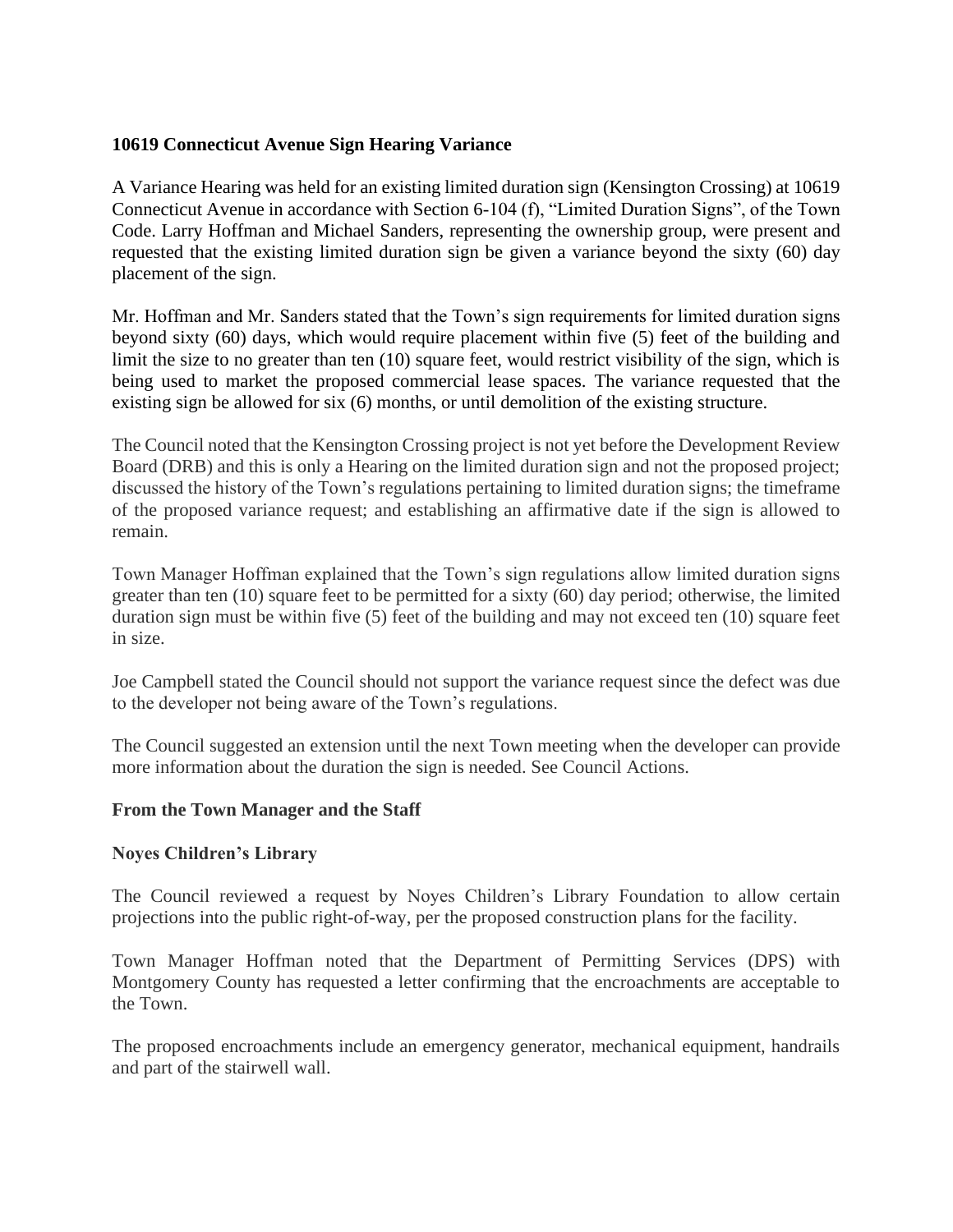Lindsey Field, Noyes Library Foundation, stated that due to the irregularly shaped lot, the proposed encroachments were necessary and would not obstruct pedestrian access or the pathways.

The Council concurred to support the letter for the encroachments into the Town's right-of-way. See Council Actions.

### **Thrive Montgomery 2050**

Council Member Crimmins gave an update on Thrive Montgomery 2050, the Planning Boards update to the County's general plan for redevelopment which effects sector and master plans. Thrive Montgomery 2050 continues to be reviewed by Planning and has significant edits from the original draft in October 2020. Council Member Crimmins requested the Council support signing on to a letter by the Coalition of municipalities and associations, which expresses concerns about the review process and requests the review of the plan be delayed until there is adequate time for public input.

The Council concurred to sign on to the letter from the Coalition.

Council Member Crimmins also suggested the Council create a committee to review land use issues and recommended changes to the Town's ordinances to have more control over land use.

The Mayor suggested the committee be established at the upcoming organizational meeting in July.

Council Member Bartram will work with the Town Attorney and Town Manager on more immediate changes to the Code for bay window projections, fence like structures, and driveway clarifications; and suggested a second coalition of municipalities that are along the MARC line could be established to distinguish MARC from mass transit.

### **Pedestrian and Bicycle Access and Safety Working Group (PBASWG)**

Council Member Engle stated that the PBASWG submitted the grant application for the Transportation Land Use Connections (TLC) program; the grant is to enhance pedestrian, bicycle, and nonvehicular safety along the Connecticut Avenue corridor and surrounding areas. The application was endorsed by the Montgomery County Department of Transportation, along with the support of several County Councilmembers.

Council Member Engle also stated that he attended the MCDOT Public Hearing on the proposed Kensington Parkway shoulder enhancements, which proposes adding a bike and pedestrian lane just outside of Town; noted the PBASWG also recommended the Town provide upgrades to the Town's section of Kensington Parkway based on MCDOT enhancements.

Mayor Furman, along with Council Members Engle and Crimmins, will meet with the State Highway Administration (SHA) to discuss the ongoing University Blvd (MD 193) study, which proposes safety improvements between Perry and Valley View Avenues. The proposed improvements will consider a lane reduction, bicycle lane with a separated sidewalk, and a safer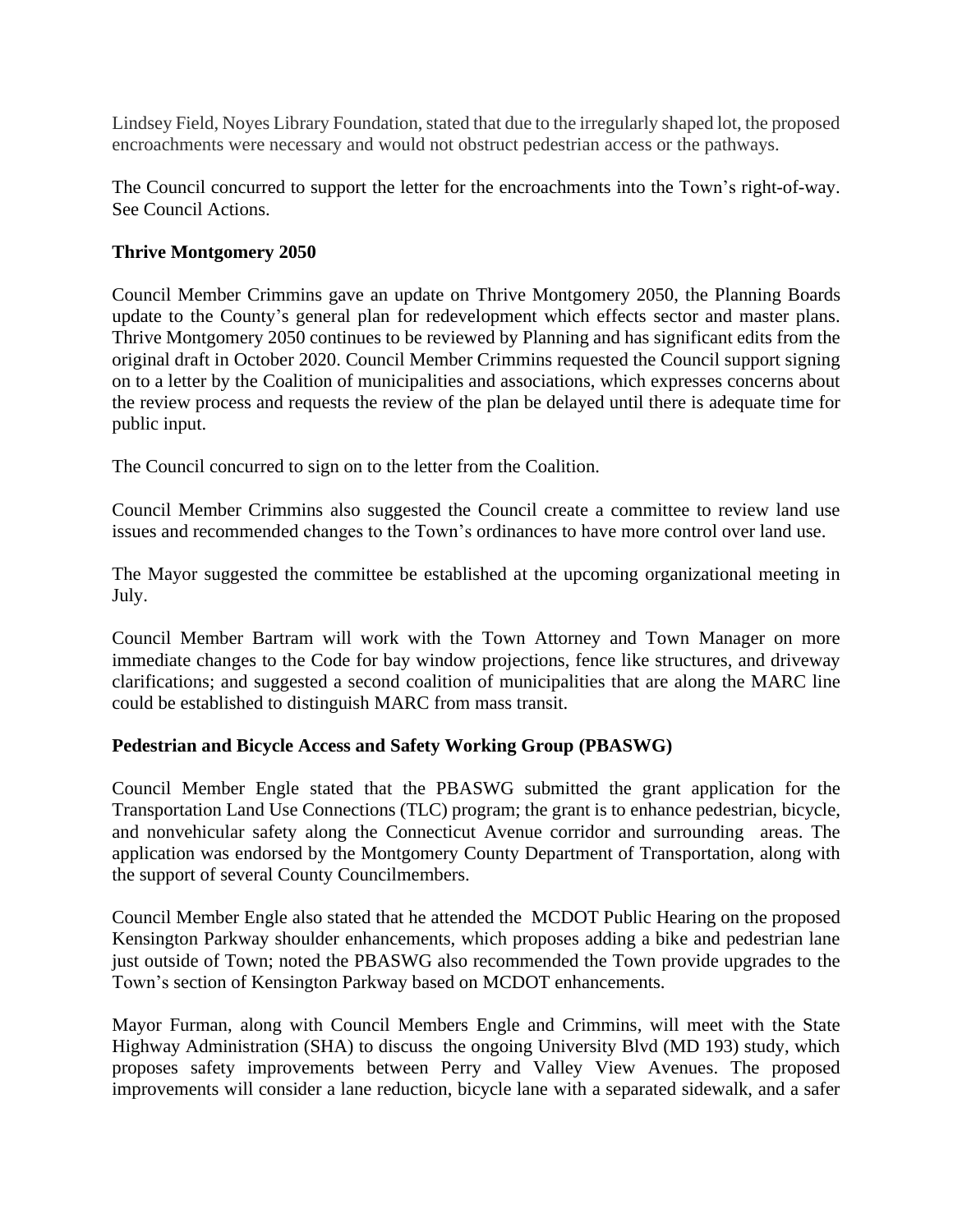crossing distance across University Blvd. The Council will also request that the speed limit along Connecticut Avenue be lowered from 35 MPH to 30 MPH and an update on pedestrian safety measures along Metropolitan Avenue.

The Council supported continuing with Food Truck nights, twice a month, beginning in April.

Mayor Furman reported that she spoke with Montgomery County with regards to possibly holding the Labor Day Parade and was advised that additional guidance would be provided within the next few months; the Greenscape Committee met and additional plantings were approved for this spring within Clum-Kennedy Park.

Jack Gaffey, Chair of the Ethics Commission, stated that they met on February 5, 2021, and reviewed the Financial Disclosure Forms.

Town Manager Hoffman stated that Brian Greene, the Town's legal advisor, has filed testimony on behalf of Scott Watson to the Public Service Commission with respect to Pepco Rate Case 9655; and the RFP for the Town Hall portico project has been completed and the Council will need to approve the awarded bid at an upcoming meeting.

### **Public Appearances**

Joe Campbell stated that he appreciates the excellent work during the snow and ice storms by the Town Crew and requested clarification regarding yard waste pick up, which has not been every Monday as scheduled.

Town Manager Hoffman stated that the Town is working with the contractor, which due to COVID, has had staffing changes, and that some yard waste has been picked up late or the following day.

Julie O'Malley questioned whether the Town was going to look at Accessory Dwelling Units (ADU's) and limit lot coverage.

The DRB will be reviewing what other municipalities have done on ADU's and provide recommendations to the Council.

### **Ordinances, Resolutions, Regulations**

**Ordinance No. O-01-2021**– An Ordinance to Amend Chapter 2, "Government and Administration", Article 2, "Elections", Section 2-201, "General Voter Registration", Section 2- 202, "Distribution of Absentee Ballots", Section 2-203, "Procedures of Absentee Voting", and Section 2-204, "Canvassing of Absentee Ballots" of the Town Code to delete any requirement that a voter provide a reason for voting by Absentee Ballot and to delete an invalid provision with respect to eliminating voters from the supplemental list was presented for adoption. The Ordinance will become effective on March 29, 2021. See Council Actions.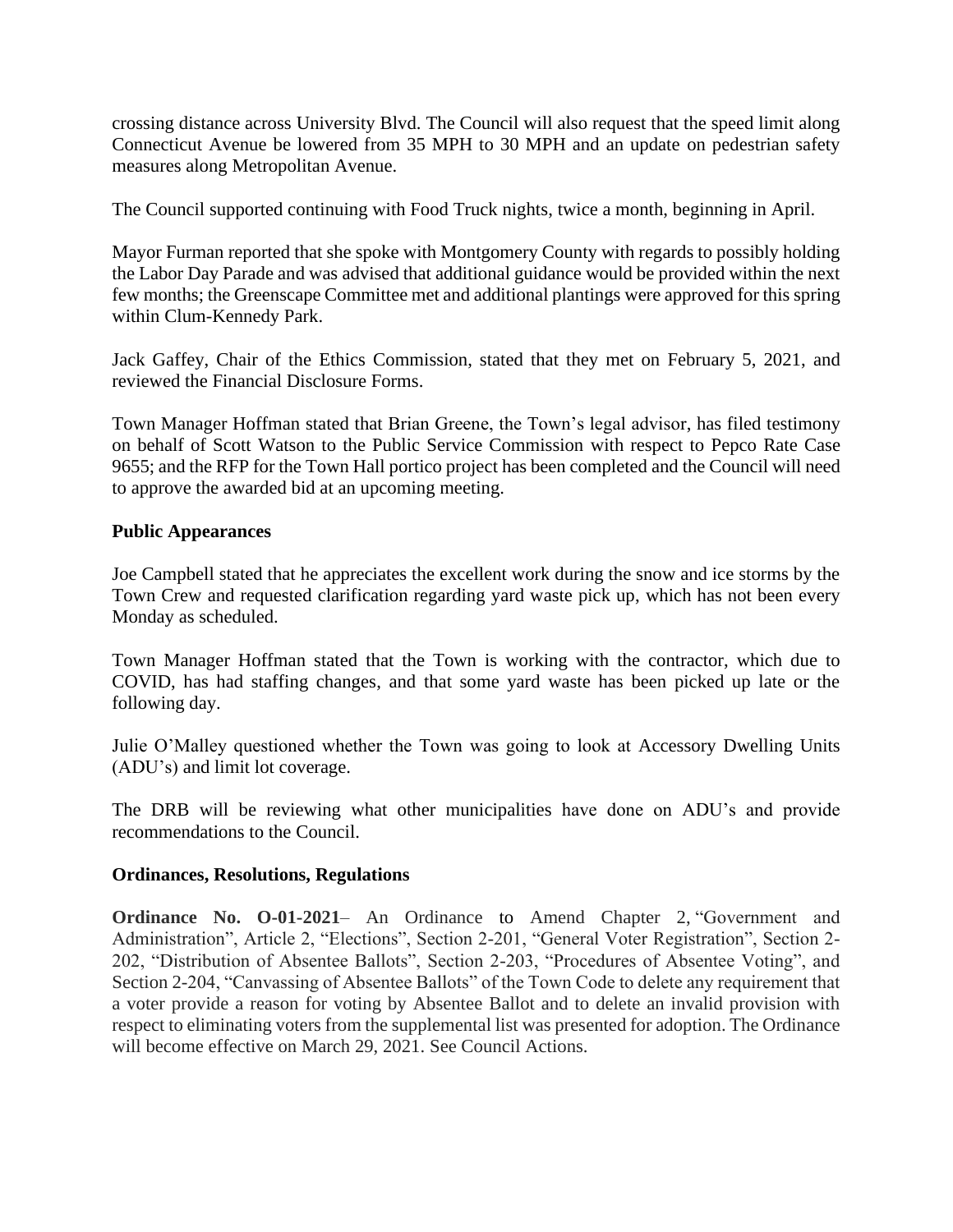Town Manager Hoffman stated the Public Hearing was held on Monday, February 8, 2021 and the Ordinance was amended to add the oath back in at the request of the Council.

**Ordinance No. O-02-2021 –** An Ordinance to appropriate and adopt the Fiscal Year 2021-22 (FY22) Budget and to levy a tax on certain real and personal property was presented for introduction. The Public Hearing was set for Monday, April 12, 2021, 7:00 pm*.* See Council Actions.

**Resolution No. R-02-2021** – A Resolution of the Mayor and Council of the Town Council in support of a driveway variance at 10311 Summit Avenue, in accordance with Section 5-107 of the Town Code was presented. See Council Actions.

Town Manager Hoffman stated the Council granted the variance at the February Town Meeting and this is the formal resolution so the applicant can proceed.

**Resolution No. O-03-2021** – A Resolution confirming appointments made by the Mayor of Martha Deale, Spencer Harrill, and Jennifer Smith to the Board of Elections was presented. See Council Actions.

**Resolution No. O-04-2021 –** A Resolution confirming the appointments made by the Mayor of Dave Beaudet and Tina Sherman to the Ethics Commission for a two-year term was presented. See Council Actions.

**Resolution No. O-05-2021** – A Resolution authorizing and ratifying a contract with Green Hurlocker, PLC for legal services was presented. See Council Actions.

The Council amended the resolution to include a limit of \$5,000 with an amount in excess of that requiring further Council approval.

### **Council Actions**

Council Member Engle moved to approve the Town Meeting Minutes from February 8, 2021. The motion passed unanimously.

Council Member Crimmins moved to allow an extension for the limited duration sign at 10619 Connecticut Avenue until April 14, 2021; the Council will reconsider the variance request at the April Town meeting. The motion passed unanimously.

Council Member Bartram moved to send a letter in support of the Noyes Children's Library Foundation request to allow certain projections into the public right-of-way, per the proposed construction plans. The motion passed unanimously.

Council Member Bartram moved to adopt Ordinance No. O-01-2021 to Amend Chapter 2, "Government and Administration", Article 2, "Elections", Section 2-201, "General Voter Registration", Section 2-202, "Distribution of Absentee Ballots", Section 2-203, "Procedures of Absentee Voting", and Section 2-204, "Canvassing of Absentee Ballots" of the Town Code to